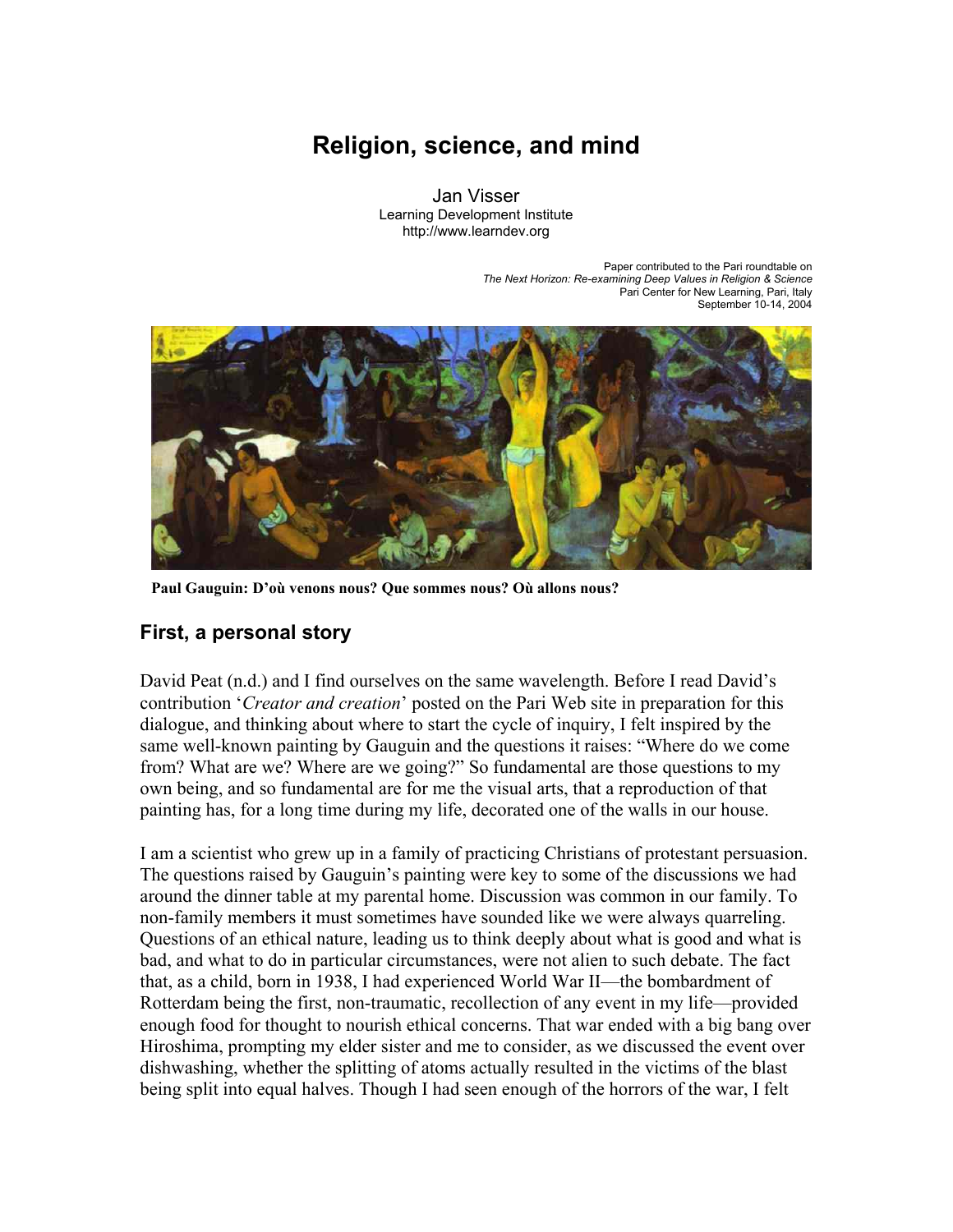only slightly uncomfortable raising such a profound scientific question without being deeply troubled by the human misery occasioned by the explosion. Thinking back of that kitchen conversation, I cannot blame the generation of physicists that preceded mine, to have been excited about more pertinent and better formulated scientific questions while working in such places as Los Alamos, and only after the excitement was gone, on occasion, to realize what had happened and what horror they had caused, as was, for instance, the case of Richard Feynman (Gleick, 1992).

The book of Genesis, read to me by my parents in a children's version and explained in more detail at the primary school I attended, I found fascinating as a small child. It gave sense to my life as it put my existence in the perspective of a larger reality. It satisfied, to an extent, the query inherent in the first of Gauguin's three questions. At that age, the book of Revelations was too difficult for me. No wonder then that it wasn't part of the children's bible and was only read to me when we children had developed the linguistic ability to appreciate the official version of the bible translation in Dutch and after we had been exposed to the reading at that advanced level of those parts of the bible we were already familiar with at the level of the children's version.

I remember vividly the time—I must have been around 13 years old—when my father first read the book of Revelations to us. It sounded like music to my ears, a music that I later heard again when I discovered J. S. Bach's cantata *Wachet auf ruft uns die Stimme*. My fascination about the book of Revelations wasn't so much that it gave an answer to the third of Gauguin's questions. Quite to the contrary, it excited me because it raised so many other questions, questions that weren't too distinct from the ones that emerged from my passion to observe the night sky, drawing and consulting maps of the surface of the moon as it was then known to us and of the system of planets and comets revolving around the sun. The great wonder that I discovered was that it was possible for human beings to know things even if it wasn't possible to be in direct contact with them. After all, no one had yet been on the moon and the prospect that it would ever happen was mere science fiction, a fantasy, a dream. Of course, I dreamed such dreams, and made drawings of vehicles through which it would be possible to reach the moon, improving on Jules Verne's earlier design.

The idea that you can know and think about things you can't observe directly was reinforced as I experimented with radio tubes and other components of electronic circuits and read, in books I found in the public library, about how such devices worked. I couldn't see electrons, but I knew they were there, how they moved from cathode to anode, and I could observe their effect without seeing them. Was there a distinction between the story of science and that of the bible? For the time being it didn't bother me too much. I was sufficiently happy that at least the two ways of storytelling seemed to converge on the idea that one could know about invisible things, that such knowledge provided larger conceptual frameworks that gave direction to my queries about the origin and purpose of my existence, and, most importantly, that they instilled in me a supreme sense of beauty.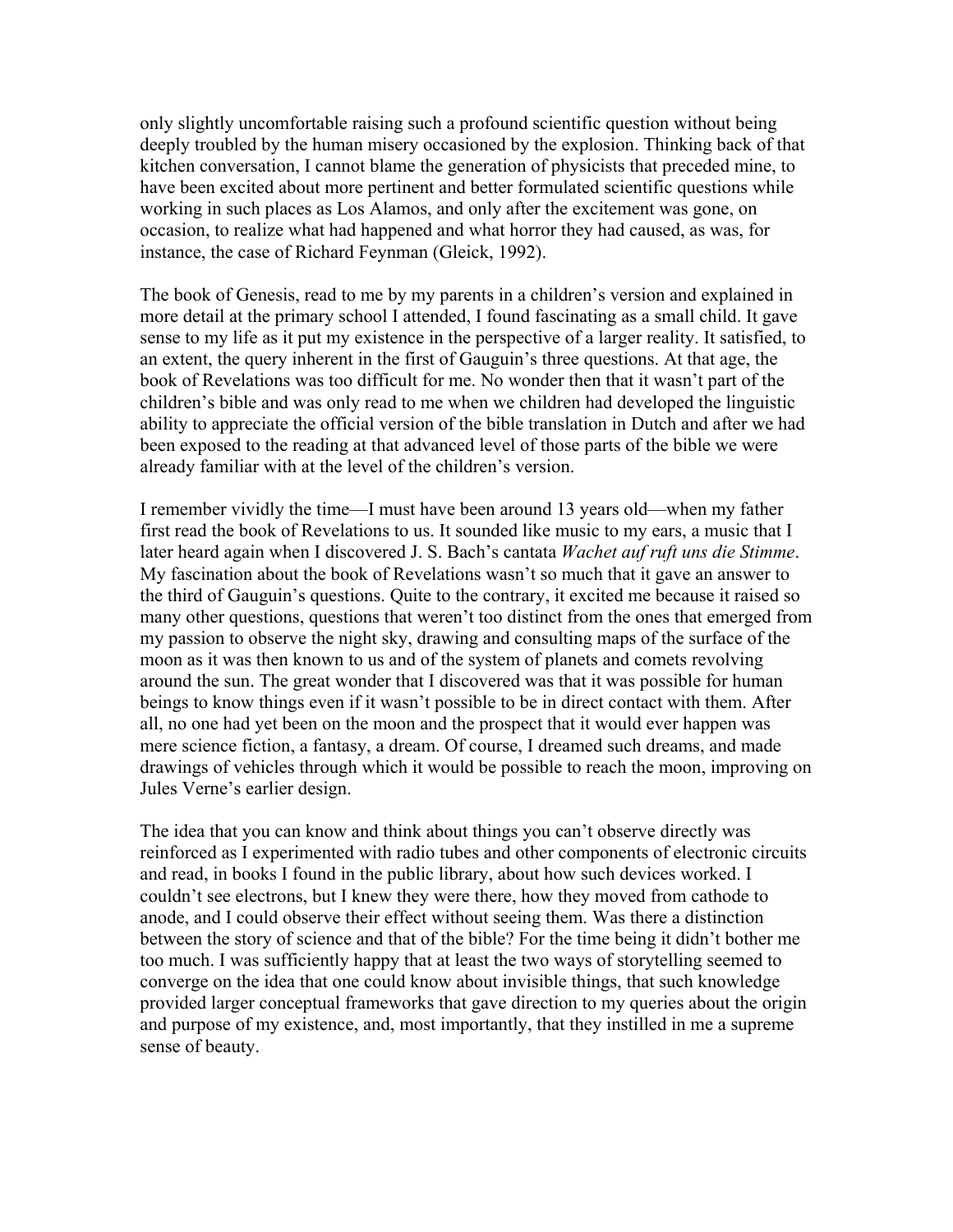Perhaps this sense of beauty, as I found it in the wholeness of things, visible and invisible, climaxed when I read a book about the evolution, not just the evolution of the biological world, but of the entire universe. I spoke about it at the boys' club I was a member of and was, as a consequence, straight away promoted to the more senior section of it, where I could meet with youngsters as old as 20 or more years. My questions, according to the club's leader, were above my age and I would find better discussion partners among my older peers. The promotion was immediate. Only later did I realize that an important motivation must have been that it avoided that the younger boys, those of my age, could have become confused. Back at home, I explained my thoughts to my parents. My father raised concerns about the discrepancy between my evolutionary worldview and the vision that, as he saw it, emanated from the books of Genesis and Revelations. Personally, I saw no contradiction and I told him so. My mother expressed the opinion, addressing my father's concern, that he should "let that boy go on and find things out for himself." And so I did. I'm still grateful to my mother, who was a deeply religious woman, for that observation.

Combining religious and scientific visions never became a problem as I progressed on the path of becoming a fully-fledged theoretical physicist. In fact, I had no problem integrating apparently even higher levels of complexity in constituting my own being in the world. I adore and practice music, am fascinated by the visual arts and particularly passionate about sculpture and architecture, love poetry, read fiction and practice philosophy. As I see it, these are all complementary ways of being that one does not necessarily have to experience in a mutually exclusionary fashion. The fact that we have difficulty accepting complementarity in the experience of different levels of reality rather than their mutual exclusivity simply reflects yet another reality: We have been overly exposed to and grown up to understand the world in terms of Aristotelian logic. Well, Aristotelian logic, the logic of the excluded third, provides a powerful framework for thinking and connecting ideas. However, the fact that it is able to do that, and do so in a powerful manner, does in no way mean that it is all encompassing. Nicolescu (2002), following through on the ideas of Lupasco (Badescu  $\&$  Nicolescu, 1999), builds a strong argument to overcome the traditional divisions in our various domains of knowing and experiencing by viewing the world from a transdisciplinary vantage point, based on a logic of the included third.

But, before you read this as an apology of religion, let me add, to conclude this personal story, that, despite my refusal to accept the categorical incompatibility, as claimed by some, of religion and science, I did withdraw formally from the church in which I grew up when I had reached the age of a young man and had meanwhile embarked on the beginnings of my scientific career. That withdrawal had nothing to do with the pseudo opposition between science and religion. On the contrary, it had everything to do with my aversion of the very real opposition between the actual behavior of human beings who claim to be inspired by religion to the extent that they think they know, and are consequently able to tell others, what is right and wrong, and who yet consciously insist on doing all of the wrong things, like hating their fellow human beings, killing them, or simply letting them unnecessarily die of poverty and disease.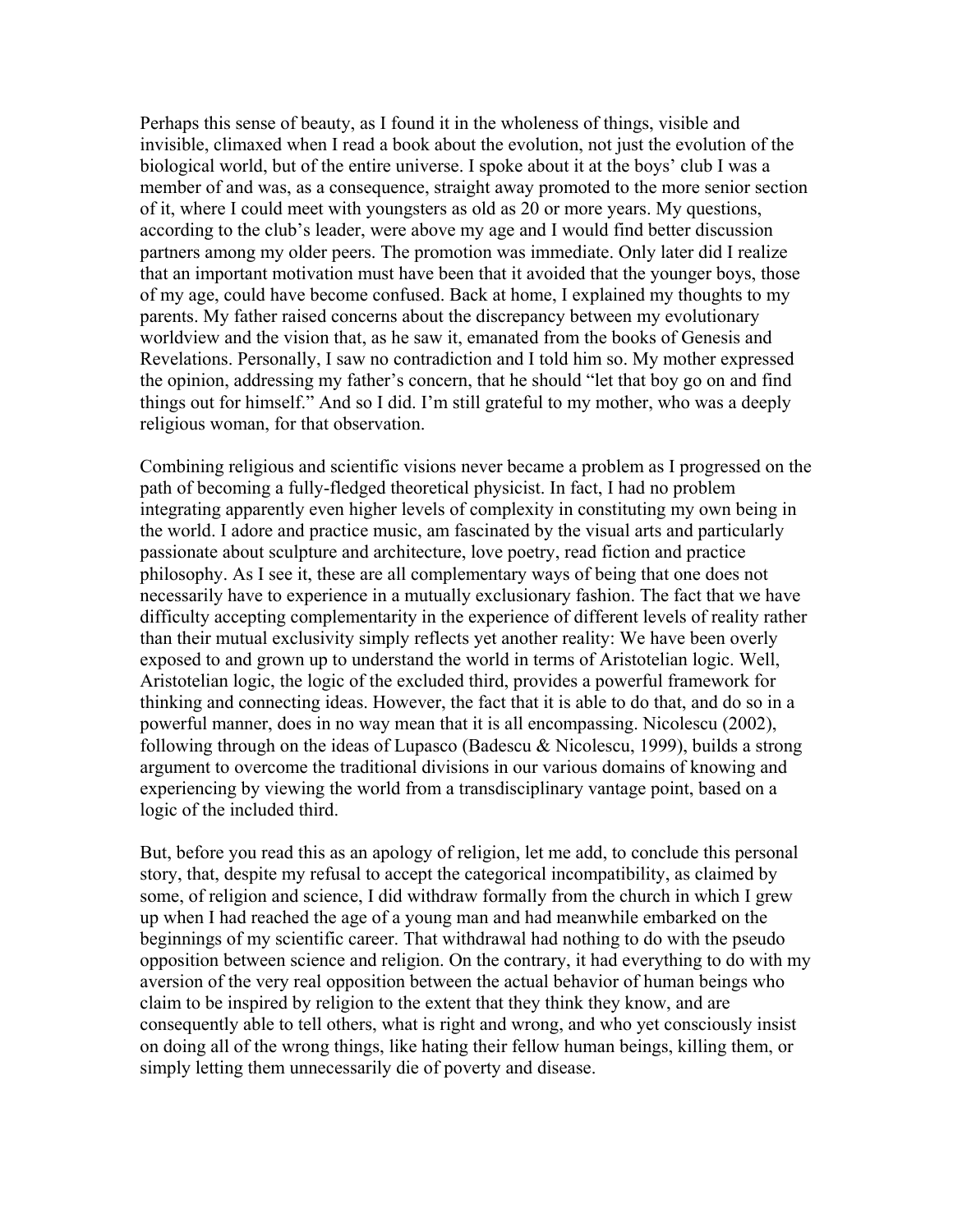### **Why did I start off telling a personal story?**

I started off telling a personal story not because I felt my case is particularly noteworthy or representative. Like any story of human existence, it is unique. However, while it is unique, it has things in common with the life of many other ordinary, and even not so ordinary, people. As members of the same species we all have in common, shared through the mechanisms of hereditary transmission, features of molecular, cellular and organic-functional organization, embedded in our bodies—those pieces of bounded matter-energy that we identify with and of which we say 'this is me' for an almost infinitesimal frame of time during the evolution of the universe—that allow those same chunks of matter-energy to reflect upon themselves, asking questions about themselves and about the world in which they live. In the course of the short history of human evolution, we have invented rationality as a superior means to aid such reflection, and, as McWeeny (n.d.) argues in his contribution to this dialogue, mathematics as a superior language to express, communicate and interact about rational thought. Those inventions have greatly helped science—the art of knowing and the discipline of contemplating how we know and what it means to know—advance. Depending on what we do with what we know, the advancement of science may also result in human progress.

If, in fact, such progress occurs, depends on how we visualize our futures, not only at the level of us as individuals, but equally at the level of the communities of which we are part and, eventually, that of the human species, including that species' habitat, which, modestly, we may consider to be the universe. So, from science we are back to questions of good and bad, right and wrong, and the various compromises we may strike between those poles. But isn't that the domain of religion? So, isn't religion a necessary complement of science and don't we always need to have the two together if, as a species, we want to stay on course?

Like science, I hypothesize religion, as a conscious way of being, to have emerged during a particular phase of the evolution of our mental functioning. One can well imagine that, after religion emerged, it gave comfort and strength to those individuals who developed a religious mindset. Such individuals would see themselves as more comprehensively tied in with the larger whole of human destiny, giving them a stronger sense of purpose and thus an evolutionary advantage over those who had failed to develop the same mindset. Moreover, as religion became institutionalized within particular communities, it developed, as Shermer (2004) argues, into an environment for the codification of moral behavior. This helped certain portions of humanity, who derived specific evolutionary advantages from codifying the behavior of their members around particular principles in the context of binding religious systems, advance beyond the rest of the species. Selfish as religious communities are, their thoughts about the advancement of humanity seem to be either predicated on the assumption that humanity's interests are best served if all others adhere to the principles of that community or they are based on the assumption that the only part of humanity that matters is the chosen part. At best they will tolerate, i.e. not act violently against, others who wish to adhere to a different set of principles. Organized religion—particularly the great monotheistic religious systems—has generally failed to develop a mindset accepting of diversity. It has thus equally failed to recognize a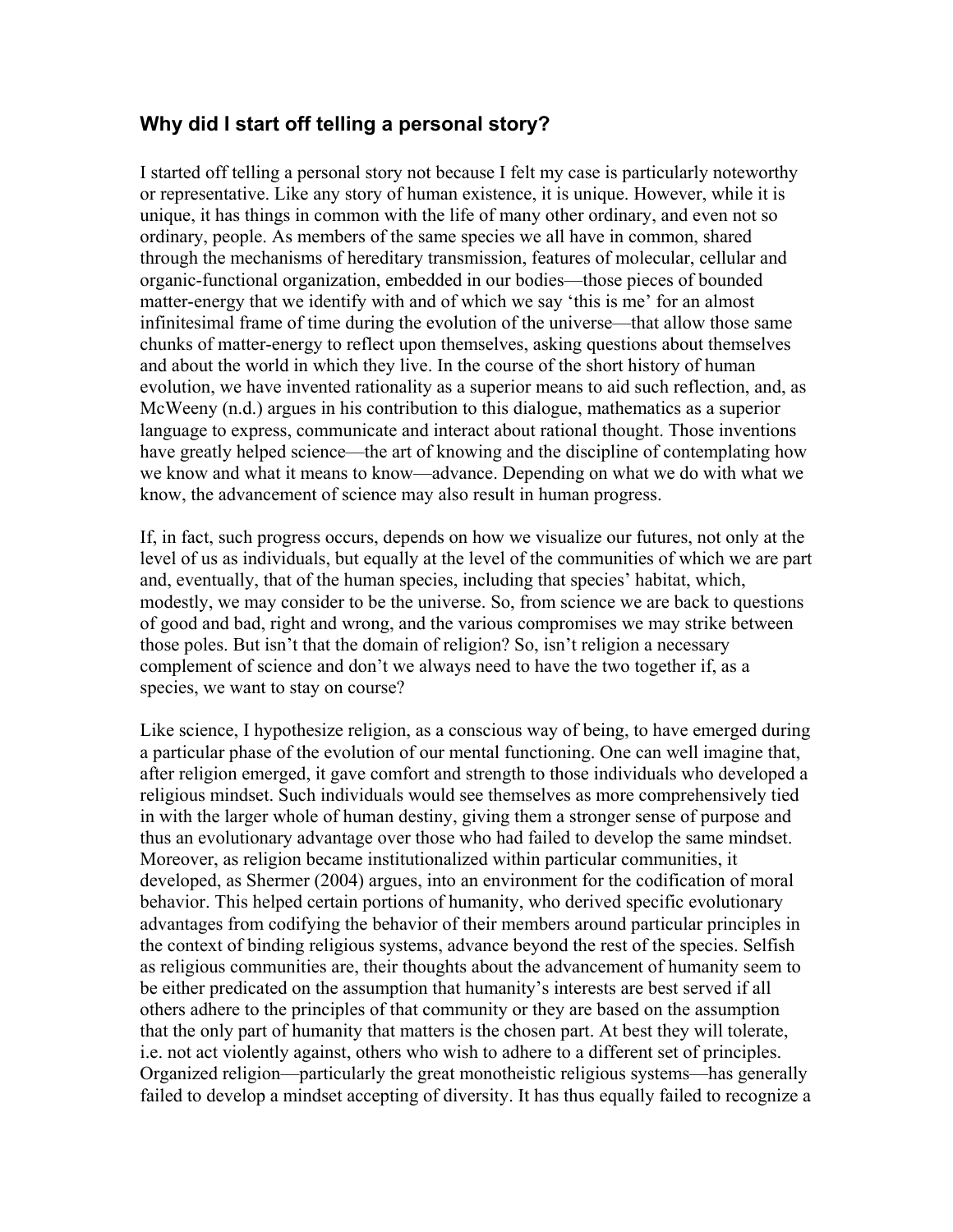key ethical concern, namely the well being of humanity as a whole in a planetary perspective, based on diversity rather than uniformity.

#### **There is nothing inherently bad about religion**

Of course there is nothing inherently bad about religion, as long as religion is not interpreted in the sense of unquestioning adherence to a particular faith. McWeeny (n.d.) explains very well in his paper the fundamental difference between acts of faith in religion and acts of faith in science. Science is, as Bronowski (1978) argues, always concerned with the question 'Do we do it right?' It consists of constant scrutiny of and debate about its own methods and the ways those methods are being applied by the members of the scientific community. Quite to the contrary, faith as promoted by most of organized religion, comes down to advocating 'knowing without scrutiny,' i.e. unquestioned adherence, the conviction of righteousness.

Nonetheless, the roots of religion are in the experience of belonging, of being connected to, of being bound back on, a sense clearly present in the literal meaning of the verb *reliare*. This experience is not alien to the mindset of the passionate scientist. I contend that, historically, the better outcome of the religious experience has been the development of science rather than the emergence of organized religion. Eliade (1982) argues in this connection that, while religious experience is universal, it is not necessarily connected with a given organized religion. Thus, the religious experience may well be in conflict with the religion as an institution.

## **There is nothing inherently bad about science either . . . and perhaps there are actually some good things about it**

So, going back to the roots of religious experience, my hunch is that the sense of belonging is actually an experience with potentially positive ethical consequences. That sense is well expressed in mystic poetry, I believe, and differently, but equally well, in the visions we owe to the development of science. It is this sense of belonging that may eventually help us to overcome our propensity towards arrogance and selfishness as isolated individuals. I thus believe that there is goodness in efforts to transcend the schism between religion and science and that the scientific mind should be developed, inspired by the deep values that are at the origin of both religion and science and informed by the powerful history of the development of scientific thought. The dialogue between science and religion this would entail has necessarily a transdisciplinary basis. Not much of this spirit is, generally speaking, visible in what is currently happening in schools under the guise of science education, nor is it concomitant with the way in which science is often represented in the media. Very little of the true spirit of science, the continual debate on the question 'do we do it right,' is reflected in how science is being taught in schools. To the extent that structured learning—which is what supposedly should happen in school—has a role to play (and I believe it has), a much stronger focus on the development of the scientific mind is required instead of the almost exclusive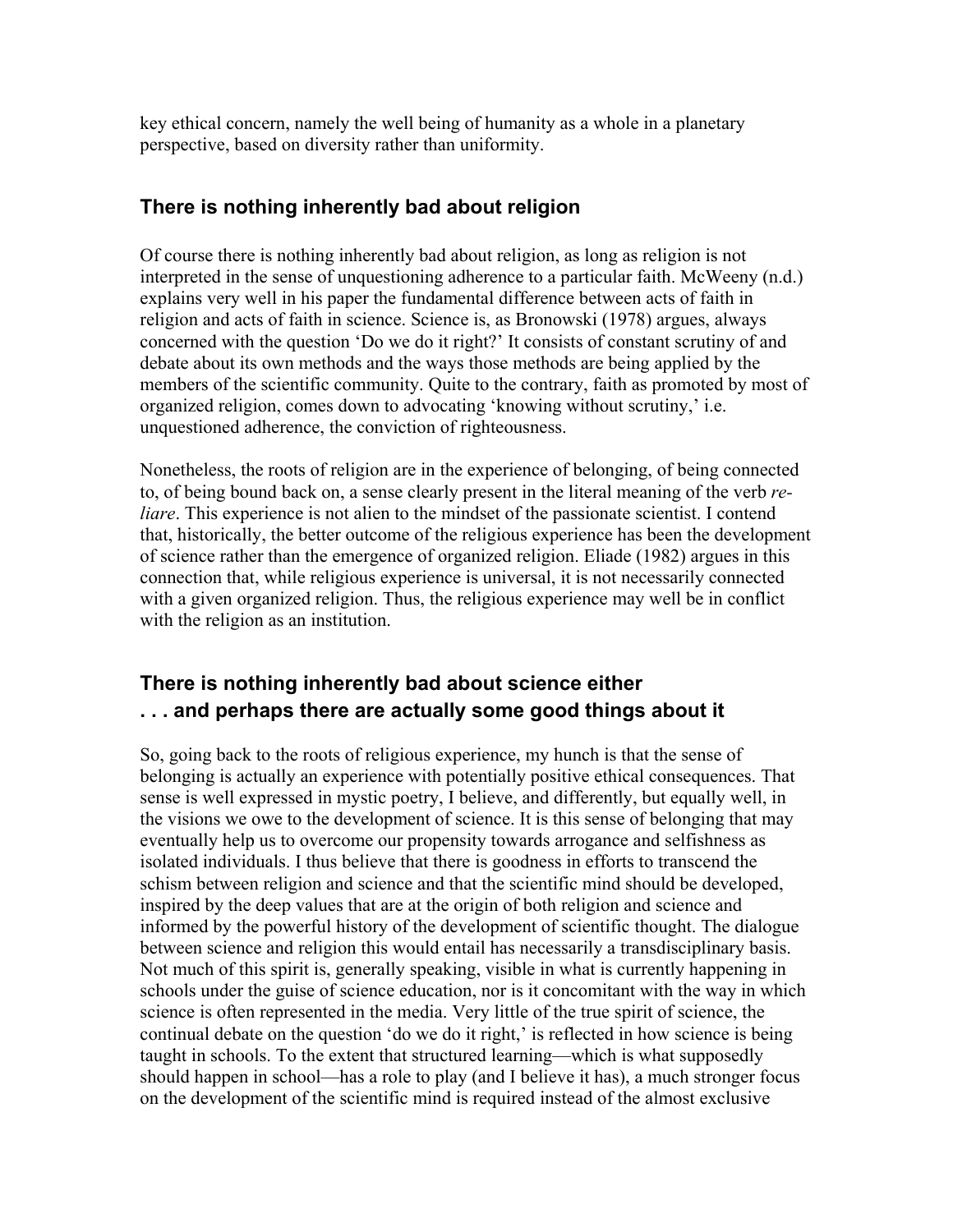concentration on learning the facts of science. And when I say 'science' I mean 'science,' i.e. the art of knowing, and not merely subjects like physics, chemistry or biology.

#### **Some loose ends: Theses and questions for discussion**

- 1. When people active in different domains meet, as is the case of this Pari meeting, they sometimes use the same words but attribute totally different meanings to them. One such word is 'knowing.' Science is the domain of human activity that, by definition, is concerned with the creation and validation of knowledge. That probably shouldn't give it the right to monopolize the meaning of knowing, but science certainly has an obligation to enlighten others on this issue. In any case, I believe it will be in the interest of this discussion on 'new horizons' that goes over the heads of traditional divisions to be as clear as we can about the meanings of the key words we use.
- 2. Among the deep values of science is the shared desire of all who adopt the scientific mindset not to fool themselves, not to be fooled by others, and not to mislead, willfully or unintentionally, their fellow human beings. This is a great good, particularly at the present time. While on occasion a scientist may sin against this shared value, the scientific community as a whole practices what it preaches. It has a well-developed set of mechanisms to scrutinize itself and to avoid that unsupported claims are being made. Religion is frequently at the opposite end of this value. Its claims to truth have often led to misery and mass slaughter. Most religious individuals, though, are not in favor of propagating misery or death. Yet, when organized in large systems, phenomena like crusades and holy wars tend to emerge. What can be done to correct this situation?
- 3. One single event, such as a walk alone in the mountains, can lead to both religious and scientific inspiration. It can also lead to other kinds of inspiration, such as of a poetic or artistic nature. Does this mean that such experiences have things in common? Not necessarily in my view. However, they may occur in one single individual and prompted by the same event on the same occasion. Numerous instances are known where the conviction that things should be beautiful has led the way to the creation of new knowledge. In other words, an artistic inspiration can lead to scientific discovery. Similarly, as is particularly known from the earlier history of science, the desire to praise God—whatever the attributes the scientist may have given that entity—has led scientists to look for harmony and wholeness in conceptions of the universe. Examples are also known of poetry, visual art and music that are inspired by views emanated from new scientific visions. In religion such visions have led to secularized hybrids of religious insights. I believe that such mutual inspiration is good and not to be feared. The opposition that is claimed to exist between religion and science may be related to poor understanding of the true nature of both science and religion.